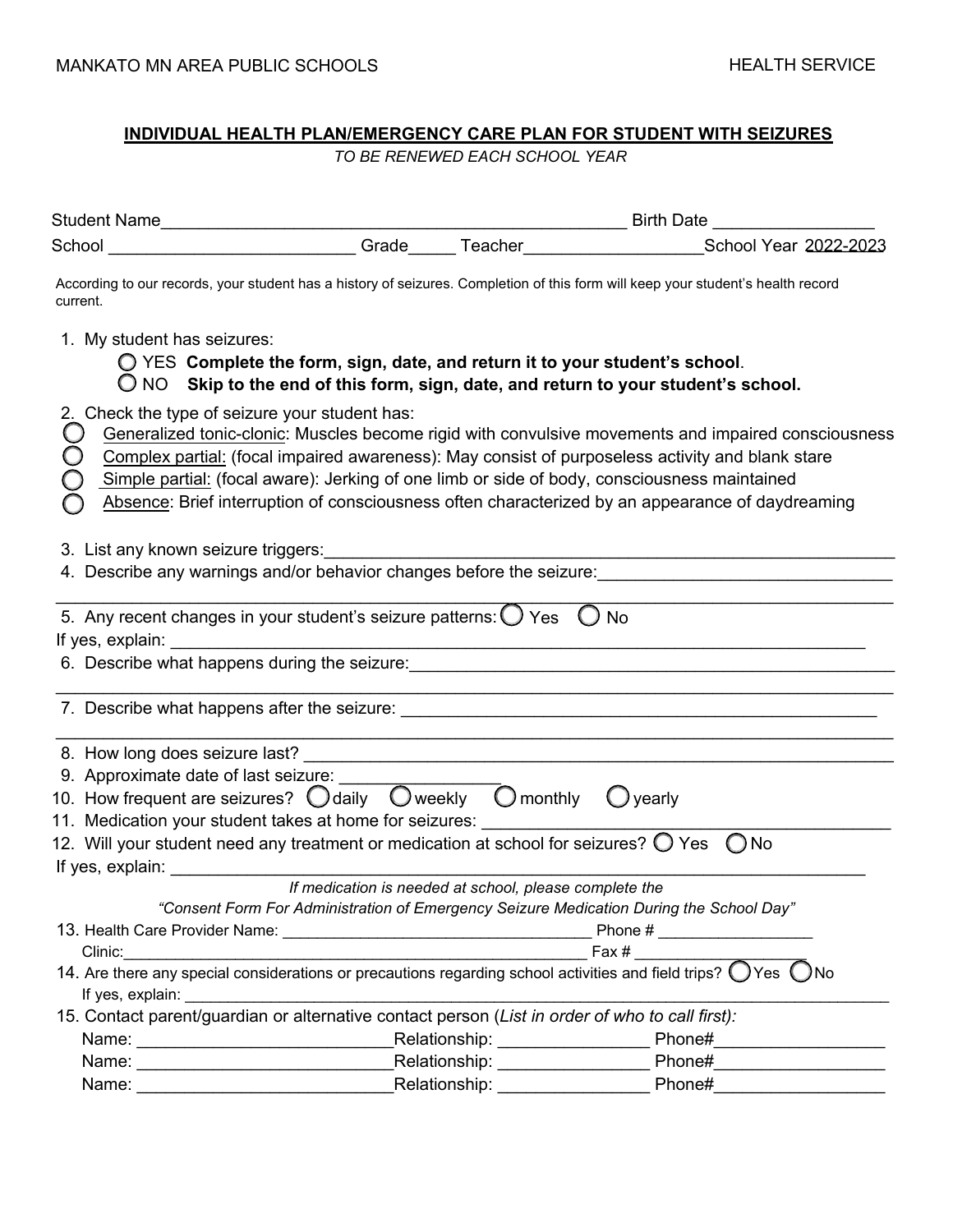# **SCHOOL ACTION/EMERGENCY PLAN**

If student has a seizure while at school, staff will do the following:

- Stay with student
- Protect student and provide privacy
- Note the time the seizure begins and ends
- Place barrier between self and body fluids
- Notify health office and contact parent/guardian
- Record seizure on observation form

### **911 will be called if ANY of the following occur**: *(Notify office and parent when 911 is called)*

- Seizure lasting longer than \_\_\_minutes (*Follow insturctions from HCP).*
- Pale/gray/bluish color around mouth and nail beds blue or dusty.
- Obstruction of airway or no breathing.
- No pulse.
- First time seizure student does not have a history of seizures.
- Multiple seizures or doesn't recover (wake) between seizures.
- Student becomes injured during the seizure.
- If seizure happens in water.

# **PARENT / GUARDIAN AUTHORIZATION**

- 1. I understand that this plan may be shared with all school staff working directly with my student.
- 2. I will contact the Licensed School Nurse/designee if a change in the current plan is indicated.
- 3. I authorize the Licensed School Nurse/designee and health care provider to exchange information related to my student's seizure plan and medication.
- 4. I understand if my student rides the school bus and/or participates in before or after school activities, it is my responsibility to inform the staff/bus company of my student's seizure condition and health plan.

| <b>PARENT/GUARDIAN SIGNATURE:</b> | Date |  |
|-----------------------------------|------|--|
|                                   |      |  |

**LICENSED SCHOOL NURSE**:\_\_\_\_\_\_\_\_\_\_\_\_\_\_\_\_\_\_\_\_\_\_\_\_\_\_\_\_\_\_\_\_\_\_\_\_\_\_\_\_\_**Date**:\_\_\_\_\_\_\_\_\_\_\_\_\_\_\_\_\_\_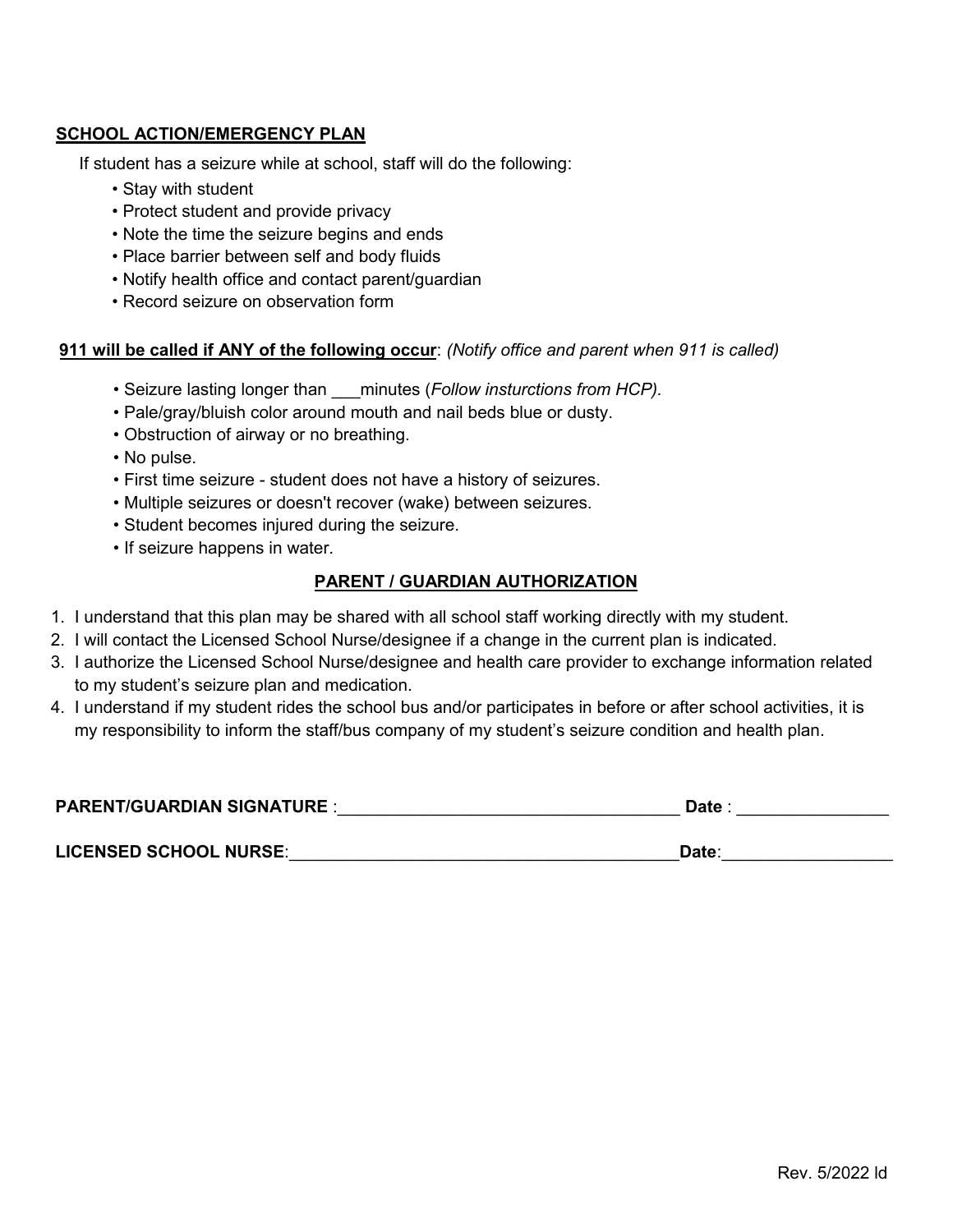| <b>CONSENT FORM FOR ADMINISTRATION OF EMERGENCY SEIZURE MEDICATION DURING SCHOOL DAY</b><br>TO BE RENEWED EACH SCHOOL YEAR |                                                                                      |                                       |                                                                                                                                                                                                                                      |  |  |
|----------------------------------------------------------------------------------------------------------------------------|--------------------------------------------------------------------------------------|---------------------------------------|--------------------------------------------------------------------------------------------------------------------------------------------------------------------------------------------------------------------------------------|--|--|
|                                                                                                                            |                                                                                      |                                       | Before medication can be administered by school personnel this form must be completed and on file with the school health office                                                                                                      |  |  |
|                                                                                                                            |                                                                                      |                                       |                                                                                                                                                                                                                                      |  |  |
|                                                                                                                            |                                                                                      |                                       | School _____________________________Grade ________Teacher ______________________School Year 2022-2023                                                                                                                                |  |  |
|                                                                                                                            |                                                                                      | PHYSICIAN / LICENSED PRESCRIBER ORDER |                                                                                                                                                                                                                                      |  |  |
|                                                                                                                            |                                                                                      |                                       | Route: ____________________                                                                                                                                                                                                          |  |  |
|                                                                                                                            | Dosing and Administration of Emergency Seizure Medication:                           |                                       |                                                                                                                                                                                                                                      |  |  |
|                                                                                                                            |                                                                                      |                                       | Administer _______ mg of medication after seizure of _______ minutes duration, or if ______ (indicate number) seizures                                                                                                               |  |  |
|                                                                                                                            |                                                                                      |                                       |                                                                                                                                                                                                                                      |  |  |
|                                                                                                                            |                                                                                      |                                       | Other instructions: <u>example and contract and contract and contract and contract and contract and contract and contract and contract and contract and contract and contract and contract and contract and contract and contrac</u> |  |  |
| Emergency Seizure Medication should be administered for the following type(s) of seizure(s):                               |                                                                                      |                                       |                                                                                                                                                                                                                                      |  |  |
|                                                                                                                            |                                                                                      |                                       | PHYSICIAN/LICENSED PRESCRIBER SIGNATURE: ___________________________________DATE:___________________                                                                                                                                 |  |  |
|                                                                                                                            |                                                                                      |                                       |                                                                                                                                                                                                                                      |  |  |
|                                                                                                                            |                                                                                      |                                       |                                                                                                                                                                                                                                      |  |  |
|                                                                                                                            |                                                                                      | <b>PARENT/GUARDIAN AUTHORIZATION</b>  |                                                                                                                                                                                                                                      |  |  |
| $\mathbf{1}$ .<br>2.                                                                                                       | I will provide this medication in the original, properly labeled pharmacy container. |                                       | I request the above medication be given to my student during regular school hours by designated personnel as<br>delegated, trained, and supervised by the Licensed School Nurse and ordered by the physician/licensed prescriber.    |  |  |
| 3.<br>effects of this medication.                                                                                          |                                                                                      |                                       | I authorize the Licensed School Nurse/designee to exchange information with my student's healthcare provider<br>concerning any questions that arise with regard to the listed medication, medical condition, emergency plan, or side |  |  |
| 4.                                                                                                                         | medication and emergency care plan for my student.                                   |                                       | I authorize the Licensed School Nurse/designee to communicate with appropriate school personnel regarding this                                                                                                                       |  |  |
| 5.                                                                                                                         |                                                                                      |                                       | I release school personnel from any liability in relation to the administration of this medication at school.                                                                                                                        |  |  |

- 6. I will contact the Licensed School Nurse/designee if a change in the current medication is indicated.
- 7. Field Trips I give permission for the trained school personnel to administer the medication on a field trip.
- 8. I have read and understand the Medication Guidelines included with this form.

| Parent/Guardian Signature:       | Date: |
|----------------------------------|-------|
|                                  |       |
| Licensed School Nurse Signature: | Date: |